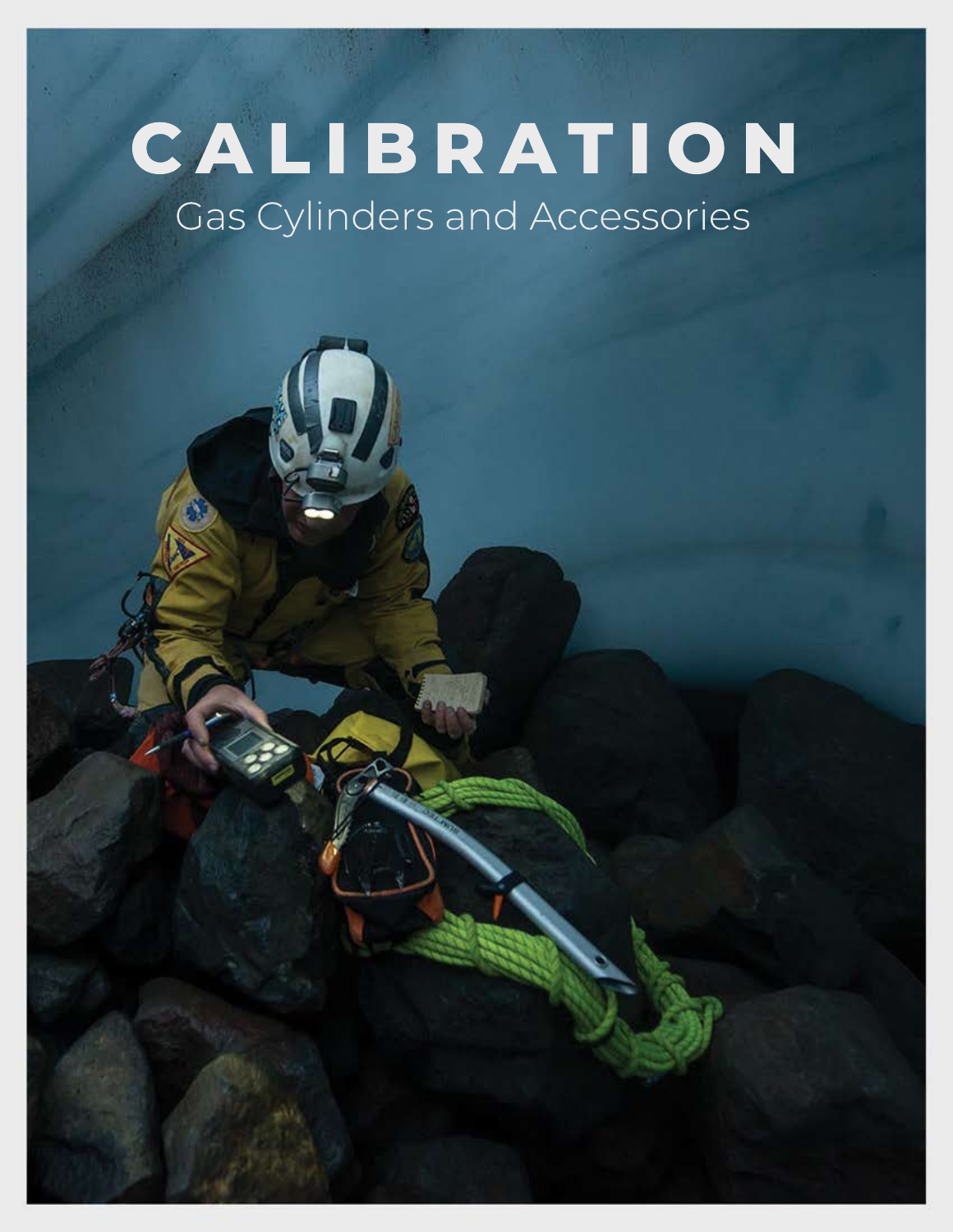## **Calibration Gas Cylinders and Accessories Revised July 22, 2020**

# **Quad Mixes:**

| <b>IFLA0446698</b> | 50ppm CO/25 ppm H2S/18% O2/1.62% CH4<br>(50% LEL Propane equivalent) balance N2, 58 L                                                                                                                       | All Sperian Standard 4-Gas<br>Monitors                                                                       |
|--------------------|-------------------------------------------------------------------------------------------------------------------------------------------------------------------------------------------------------------|--------------------------------------------------------------------------------------------------------------|
| IFLA0431638        | 50ppm CO/25 ppm H2S/18% O2/1.62% CH4<br>(50% LEL Propane equivalent) balance N2, 34 L                                                                                                                       | All Sperian Standard 4-Gas<br>Monitors                                                                       |
| <b>IFLA0446667</b> | 50ppm CO/25 ppm H2S/18% O2/1.25% CH4<br>(25% LEL Pentane equivalent) balance N2, 58 L                                                                                                                       | Standard 4-gas Monitors, Pentane Equivalent<br><b>LEL Calibration</b>                                        |
| IFLA0446460        | 100ppm CO/25 ppm H2S/18% O2/2.5% CH4<br>(50% LEL Methane) balance N2, 58 L                                                                                                                                  | All BW/GfG Standard 4-Gas<br>Monitors, BW/GfG Docking Station                                                |
| IFLA0431536        | 100ppm CO/25 ppm H2S/18% O2/2.5% CH4<br>(50% LEL Methane) balance N2, 34 L                                                                                                                                  | All BW/GfG Standard 4-Gas<br>Monitors, BW/GfG Docking Station                                                |
| IFLA0446389        | 100ppm CO/25 ppm H2S/17% O2/2.5% CH4<br>(50% LEL Methane) balance N2, 58 L                                                                                                                                  | Standard 4-Gas Monitors, has 17% O2                                                                          |
| <b>IFLA1077404</b> | 100 ppm CO/25 ppm H2S/1.25% CH4<br>(50% LEL pentane equivalent)/18% O2,<br>balance N2, 58 L                                                                                                                 | <b>BW/GfG Standard 4-gas</b><br>Monitors, same as BW CG-Q58-4JK<br><b>Pentane Equivalent LEL Calibration</b> |
| <b>IFLA1074790</b> | 50ppm CO/25 ppm H2S/18% O2/2.5% CH4<br>balance N2, 58 L                                                                                                                                                     | <b>Standard 4-Gas Monitors</b>                                                                               |
| IFLA1074791        | 50ppm CO/20 ppm H2S/18% O2/2.5% CH4<br>balance N2, 58 L                                                                                                                                                     | 4-Gas Monitors, 20 ppm H2S                                                                                   |
| <b>IFLA0925988</b> | 200ppm CO/20 ppm H2S/18% O2/2.5% CH4<br>balance N2, 34 L                                                                                                                                                    | 4-Gas Monitors (GfG Standard Cal Gas)<br>20 ppm H <sub>2S</sub>                                              |
| IFLA1074792        | 200ppm CO/25 ppm H2S/18% O2/2.5% CH4<br>balance N2, 58 L                                                                                                                                                    | 4-Gas Monitors                                                                                               |
| <b>IFLA0445957</b> | 60ppm CO/20 ppm H2S/15% O2/1.45% CH4<br>(58% LEL Pentane equivalent) balance N2, 58 L<br>Note: LEL sensor must be calibrated to 58%<br>LEL for pentane equivalent calibration                               | <b>MSA Standard 4-Gas Monitors</b>                                                                           |
| IFLA0431321        | 60ppm CO/20 ppm H2S/15% O2/1.45% CH4<br>(58% LEL Pentane equivalent) balance N2, 34 L<br>Note: LEL sensor must be calibrated to 58%<br>LEL for pentane equivalent calibration                               | <b>MSA Standard 4-Gas Monitors</b>                                                                           |
| <b>IFLA0444820</b> | 300ppm CO/10 ppm H2S/15% O2/1.45% CH4<br>(58% LEL Pentane equivalent) balance N2, 58 L<br>Note: LEL sensor must be calibrated to 58%<br>LEL for pentane equivalent calibration                              | <b>MSA</b>                                                                                                   |
| <b>IFLA0446770</b> | 50 ppm CO/25 ppm H2S/2.5% CH4 (50% LEL<br>Methane)/12% O2/balance N2, 58L                                                                                                                                   | <b>RKI Standard 4-Gas Monitors</b>                                                                           |
| IFLA0445316        | 10 ppm NO2/60 ppm CO/1.45% CH4 (58% LEL<br>Pentane equivalent)/15% O2/balance N2, 58 L<br>Note: LEL sensor must be calibrated to 58%<br>LEL for pentane equivalent calibration<br>*** 6 MONTH SHELF LIFE*** | Monitors with LEL/O2/CO/NO2<br>sensors (Mining application) Same as<br>MSA mix.                              |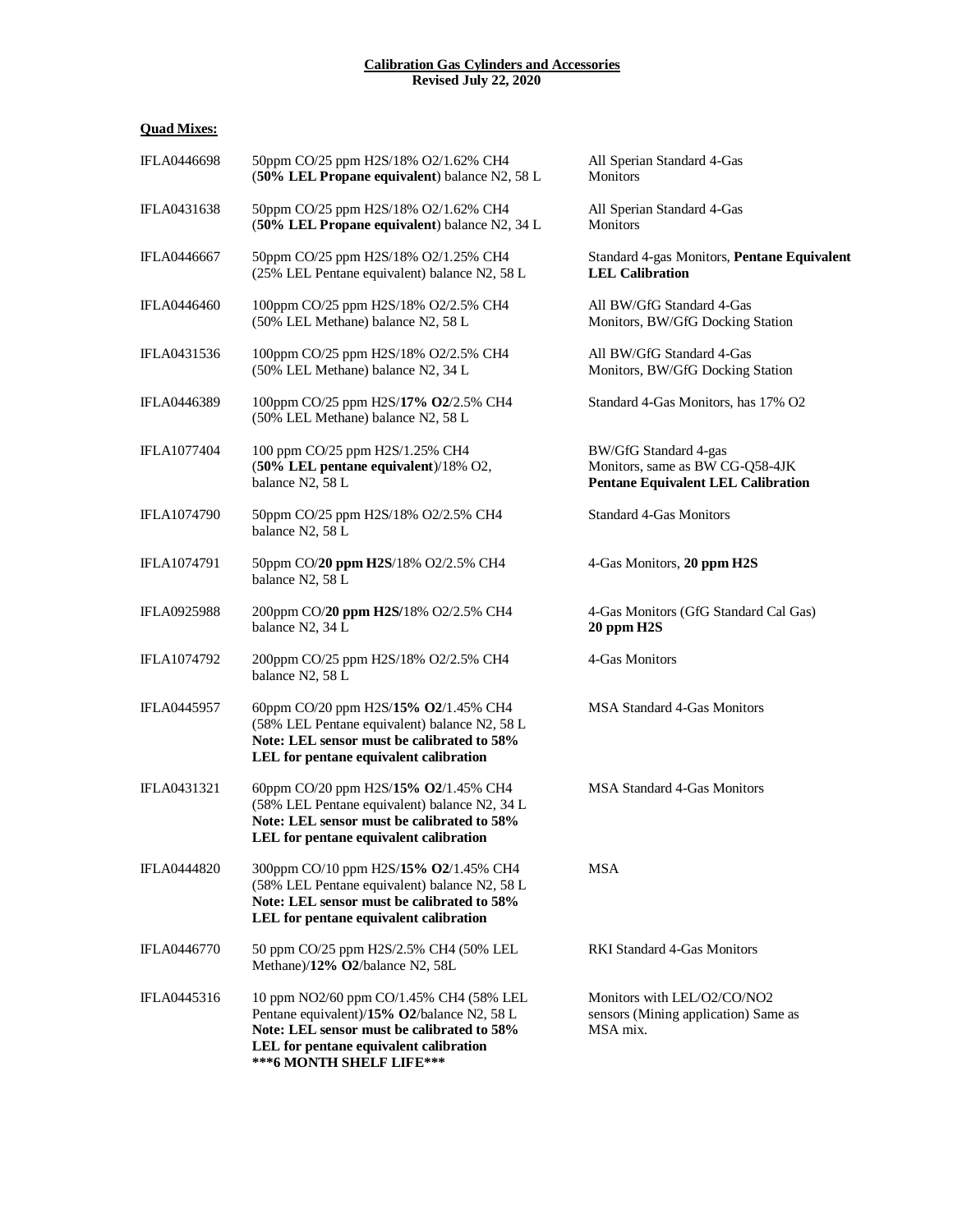# Page 2:

| <b>IFLA0430909</b> | 10 ppm NO2/60 ppm CO/1.45% CH4 (58% LEL<br>Pentane equivalent)/15% O2/balance N2, 34 L<br>Note: LEL sensor must be calibrated to 58%<br>LEL for pentane equivalent calibration<br>***6 MONTH SHELF LIFE*** | Monitors with LEL/O2/CO/NO2<br>sensors (Mining application) Same as<br>MSA mix. |
|--------------------|------------------------------------------------------------------------------------------------------------------------------------------------------------------------------------------------------------|---------------------------------------------------------------------------------|
| <b>IFLA0967361</b> | 100 ppm CO/25 ppm H2S/25% LEL Pentane/18%<br>Oxygen/balance N2, 58 L                                                                                                                                       | <b>ISC Monitors</b>                                                             |
| <b>IFLA1073753</b> | 100 ppm CO/25 ppm H2S/25% LEL Pentane/18%<br>Oxygen/balance N2, 34 L                                                                                                                                       | <b>ISC</b> Monitors                                                             |
| <b>IFLA0444921</b> | 50 ppm CO/10 ppm H2S/2.5% CH4 (50% LEL<br>Methane), 18% Oxygen/balance N2, 58 L                                                                                                                            | <b>RAE Monitors</b>                                                             |
| <b>IFLA0446305</b> | 100 ppm CO/25 ppm H2S/1% Propane (50% LEL)/<br>18% O2/balance N2, 58 L                                                                                                                                     | 4-Gas Monitors, Propane Equivalent<br><b>LEL Calibration</b>                    |
| <b>IFLA0893107</b> | 5 ppm NO2/100 ppm CO/2.5% CH4 (50% LEL)/<br>18% O2/balance N2, 58 L<br>***6 MONTH SHELF LIFE***                                                                                                            | 4-Gas Monitors with NO <sub>2</sub>                                             |
| <b>IFLA1072699</b> | 5 ppm NO2/100 ppm CO/0.35% Pentane (25% LEL)/<br>19% O2/balance N2, 58 L<br>***6 MONTH SHELF LIFE***                                                                                                       | 4-Gas Monitors with NO2, Pentane<br>LEL Calibration (19% O2)                    |
| IFLA1166215        | 5 ppm NO2/100 ppm CO/0.35% Pentane (25% LEL)/<br>18% O2/balance N2, 58 L<br>***6 MONTH SHELF LIFE***                                                                                                       | 4-Gas Monitors with NO2, Pentane<br>LEL Calibration (18% O2)                    |
| <b>IFLA0445305</b> | 10 ppm NO2/100 ppm CO/2.5% Methane (50% LEL)/<br>17% O2/balance N2, 58 L<br>***6 MONTH SHELF LIFE***                                                                                                       | 4-Gas Monitors with NO <sub>2</sub>                                             |
| IFLA0445742        | 15 ppm NO2/500 ppm CO/2.5% Methane (50% LEL)/<br>15% O2/balance N2, 58 L<br>***6 MONTH SHELF LIFE***                                                                                                       | 4-Gas Monitors with NO2                                                         |
|                    | Industrial Scientific Quad/5 Gas Mixes with iGas Card, for use with ISC Docking Stations                                                                                                                   |                                                                                 |
| ISC18109191        | 100 ppm CO/25 ppm H2S/25% LEL Pentane/18%<br>Oxygen/balance N2, 34 L                                                                                                                                       |                                                                                 |
| ISC18109155        | 100 ppm CO/25 ppm H2S/25% LEL Pentane/18%<br>Oxygen/balance N2, 58 L                                                                                                                                       |                                                                                 |
| ISC18109157        | 100 ppm CO/25 ppm H2S/25% LEL Pentane/18%<br>Oxygen/balance N2, 116 L                                                                                                                                      |                                                                                 |
| ISC18109178        | 100 ppm CO/5 ppm NO2/25% LEL Pentane/18%<br>Oxygen/balance N2, 58L<br>*** 6 MONTH SHELF LIFE***                                                                                                            |                                                                                 |
| ISC18109236        | 100 ppm CO/5 ppm NO2/25% LEL Pentane/18%<br>Oxygen/balance N2, 116L<br>***6 MONTH SHELF LIFE***                                                                                                            |                                                                                 |
| ISC18109222        | 100 ppm CO/25 ppm H2S/5 ppm SO2/25% LEL Pentane/18%<br>Oxygen/balance N2, 58 L                                                                                                                             |                                                                                 |
| ISC18109220        | 100 ppm CO/25 ppm H2S/5 ppm SO2/25% LEL Pentane/18%<br>Oxygen/balance N2, 116 L                                                                                                                            |                                                                                 |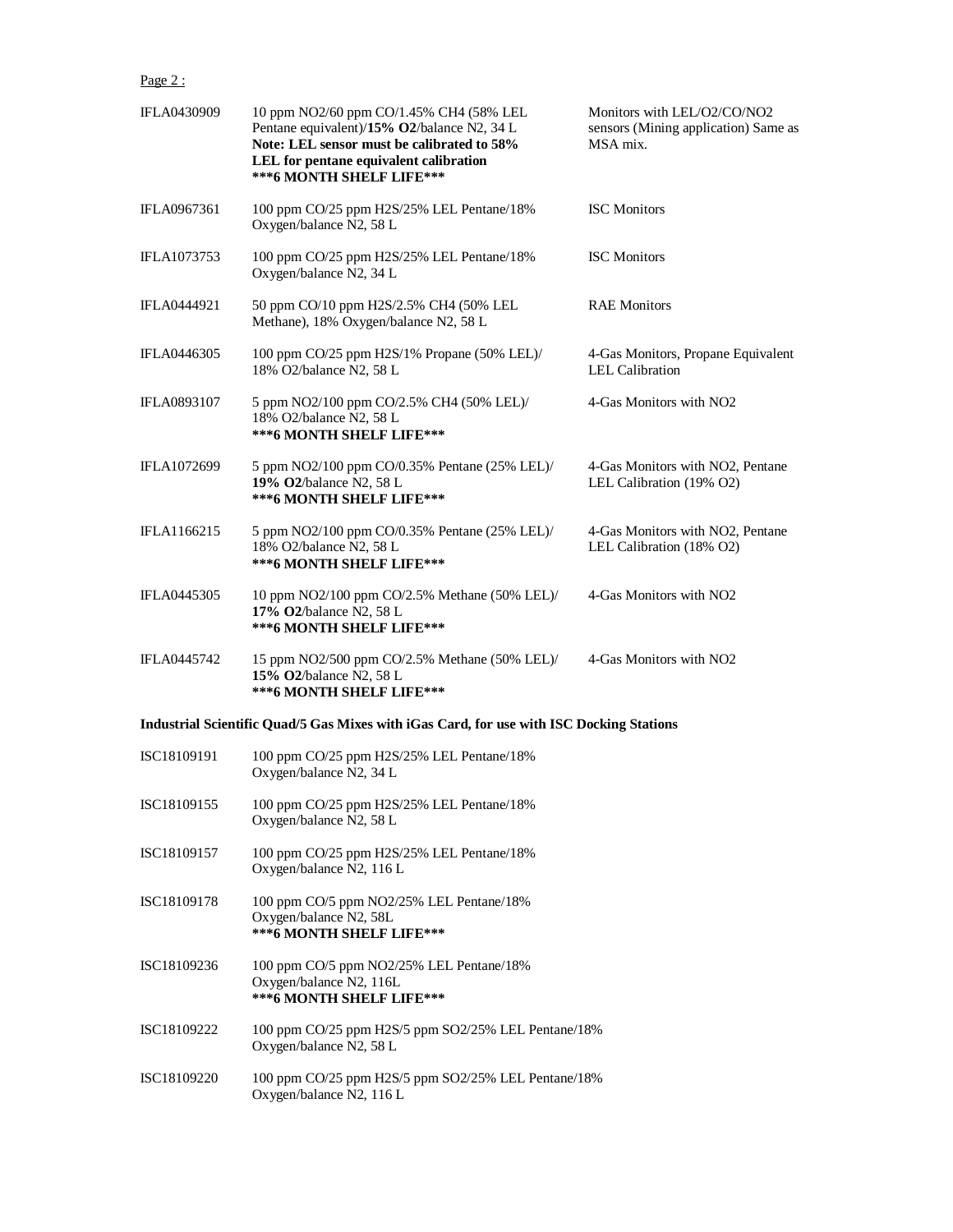# Page 3:

**MSA Quad/5 Gas Mixes with RF Collar, for use with GX2 & Electronic Cylinder Holder**

| IMSA10048280       | 60ppm CO/20 ppm H2S/15% O2/1.45% CH4<br>(58% LEL Pentane equivalent) balance N2, 34 L<br>Note: LEL sensor must be calibrated to 58%<br>LEL for pentane equivalent calibration                             |                                                                                                                                                            |
|--------------------|-----------------------------------------------------------------------------------------------------------------------------------------------------------------------------------------------------------|------------------------------------------------------------------------------------------------------------------------------------------------------------|
| MSA10045035        | 60ppm CO/20 ppm H2S/15% O2/1.45% CH4<br>(58% LEL Pentane equivalent) balance N2, 58 L<br>Note: LEL sensor must be calibrated to 58%<br>LEL for pentane equivalent calibration                             |                                                                                                                                                            |
| 110058036          | 60ppm CO/10 ppm NO2/15% O2/1.45% CH4<br>(58% LEL Pentane equivalent) balance N2, 34 L<br>Note: LEL sensor must be calibrated to 58%<br>LEL for pentane equivalent calibration<br>***6 MONTH SHELF LIFE*** |                                                                                                                                                            |
| I10058034          | 60ppm CO/10 ppm NO2/15% O2/1.45% CH4<br>(58% LEL Pentane equivalent) balance N2, 58 L<br>Note: LEL sensor must be calibrated to 58%<br>LEL for pentane equivalent calibration<br>***6 MONTH SHELF LIFE*** |                                                                                                                                                            |
| IMSA10098855       | 10 ppm SO2/60ppm CO/20 ppm H2S/15% O2/1.45% CH4<br>(58% LEL Pentane equivalent) balance N2, 34 L<br>Note: LEL sensor must be calibrated to 58%<br>LEL for pentane equivalent calibration                  |                                                                                                                                                            |
| IMSA10117738       | 10 ppm SO2/60ppm CO/20 ppm H2S/15% O2/1.45% CH4<br>(58% LEL Pentane equivalent) balance N2, 58 L<br>Note: LEL sensor must be calibrated to 58%<br>LEL for pentane equivalent calibration                  |                                                                                                                                                            |
| IMSA10150622       | 10 ppm SO2/60ppm CO/20 ppm H2S/15% O2/1.45% CH4<br>(58% LEL Pentane equivalent) balance N2, 116 L<br>Note: LEL sensor must be calibrated to 58%<br>LEL for pentane equivalent calibration                 |                                                                                                                                                            |
|                    | <b>Five-Component Levitt Mixtures:</b>                                                                                                                                                                    |                                                                                                                                                            |
| <b>IFLA0445458</b> | 10 ppm SO2/25 ppm H2S/100 ppm CO/2.5%<br>CH4 (50% LEL)/18% O2/balance N2, 58 L                                                                                                                            | Monitors with LEL/O2/CO/H2S/SO2<br>sensors (Range of SO2 sensor must<br>be higher than 10 ppm unless gas is just<br>used for function test or for GfG 460) |
| IFLA0919815        | 5 ppm SO2/25 ppm H2S/100 ppm CO/2.5%<br>CH4 (50% LEL)/18% O2/balance N2, 58 L                                                                                                                             | Monitors with LEL/O2/CO/H2S/SO2<br>sensors, Range of SO2 0-10 ppm                                                                                          |
| <b>IFLA0445441</b> | 10 ppm SO2/20 ppm H2S/60 ppm CO/1.45%<br>CH4/15% O2/balance N2, 58 L<br>Note: LEL sensor must be calibrated to 58%<br>LEL for pentane equivalent calibration                                              | Monitors with LEL/O2/CO/H2S/SO2<br>(Same as MSA)                                                                                                           |
| <b>IFLA0430989</b> | 10 ppm SO2/20 ppm H2S/60 ppm CO/1.45%<br>CH4/15% O2/balance N2, 34 L<br>Note: LEL sensor must be calibrated to 58%<br>LEL for pentane equivalent calibration                                              | Monitors with LEL/O2/CO/H2S/SO2<br>(Same as MSA)                                                                                                           |
| <b>IFLA0444831</b> | 10 ppm H2S/2.5% CO2/300 ppm CO/1.45%<br>CH4/15% O2/balance N2, 34 L<br>Note: LEL sensor must be calibrated to 58%<br>LEL for pentane equivalent calibration                                               | Monitors with LEL/O2/CO/CO2/H2S<br>(MSA)                                                                                                                   |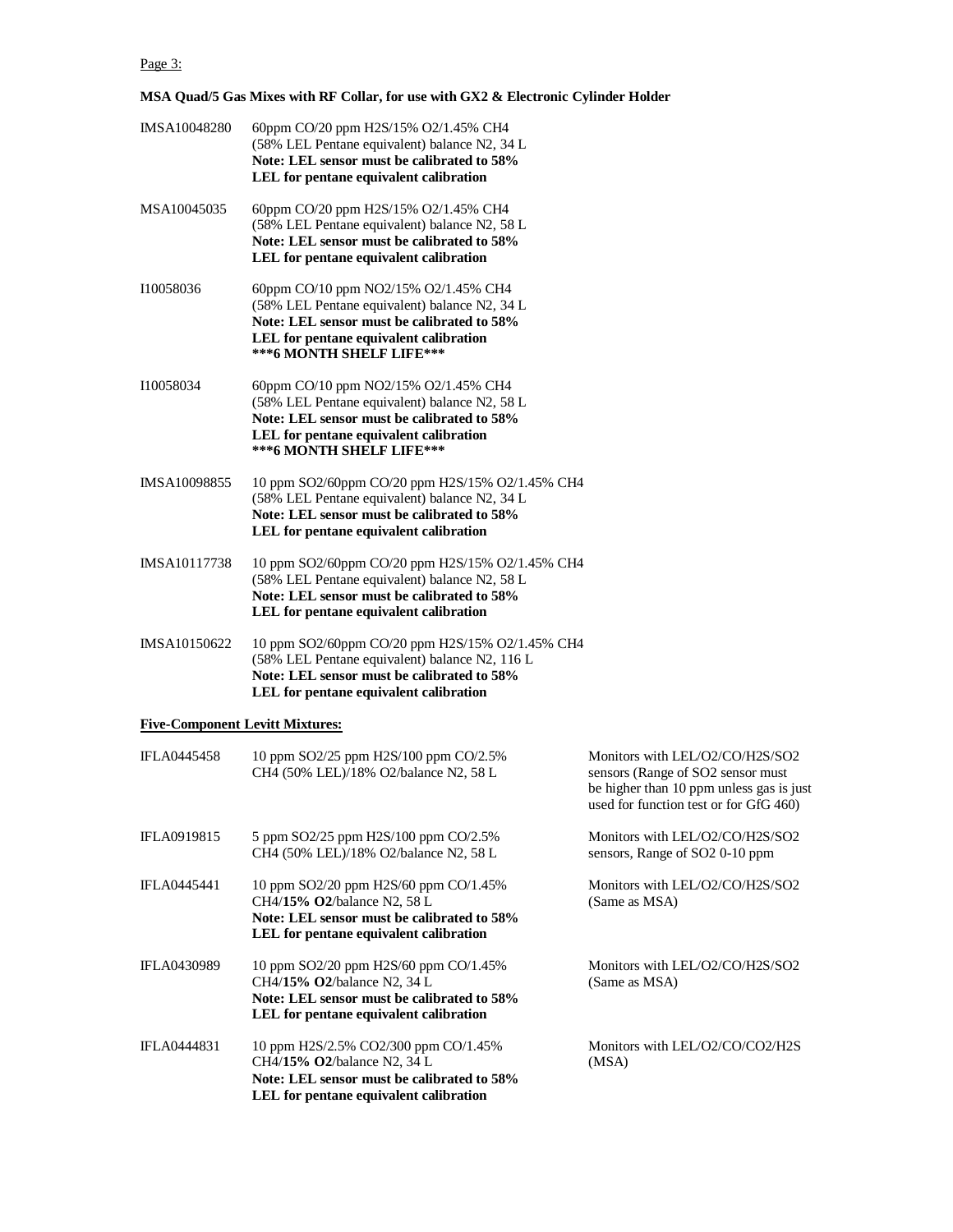## Page 4:

| <b>IFLA1074518</b>               | 5 ppm SO2/25 ppm H2S/100 ppm CO/25% LEL<br>Pentane/18% O2/balance N2, 58 L                                      | ISC with SO <sub>2</sub>                                                                 |
|----------------------------------|-----------------------------------------------------------------------------------------------------------------|------------------------------------------------------------------------------------------|
| <b>IFLA1074273</b>               | 10 ppm SO2/25 ppm H2S/100 ppm CO/25% LEL<br>Pentane/18% O2/balance N2, 116 L                                    | ISC with SO <sub>2</sub>                                                                 |
| <b>Three-Component Mixtures:</b> |                                                                                                                 |                                                                                          |
| <b>IFLA0440268</b>               | 50 ppm CO/50% LEL CH4/18% O2/balance N2,<br>103L                                                                | Monitors with LEL/O2/CO sensors                                                          |
| <b>IFLA0438156</b>               | 100 ppm CO/2.5% CH4 (50% LEL Methane)/<br>17% O2/balance N2, 103 L                                              | Monitors with LEL/O2/CO sensors<br>that require 100 ppm CO (GfG etc)                     |
| <b>IFLA0918558</b>               | 100 ppm CO/2.5% CH4 (50% LEL Methane)/<br>18% O2/balance N2, 103 L                                              | Monitors with LEL/O2/CO sensors<br>that require 100 ppm CO (GfG etc.)                    |
| <b>IFLA0892806</b>               | 50 ppm CO/1.62% CH4 (Propane Equivalent)/<br>18% O2/balance N2, 103 L                                           | Sperian Monitors with LEL/O2/CO<br>sensors                                               |
| IFLA0438127                      | 100 ppm CO/1% (50% LEL) Propane/17% O2/<br>balance N2, 103 L                                                    | Monitors with LEL/O2/CO, Propane<br><b>LEL</b> Calibration                               |
| <b>IFLA0446869</b>               | 25 ppm H2S, 50 ppm CO, 2.5% CH4 (50% LEL<br>Methane) Balance Air, 58 L                                          | Monitors with LEL/CO/H2S                                                                 |
| IFLA0446531                      | 25 ppm H2S, 100 ppm CO, 2.5% CH4 (50% LEL<br>Methane) Balance Air, 58 L                                         | Monitors with LEL/CO/H2S                                                                 |
| IFLA0893001                      | 10 ppm H2S, 50 ppm CO, 2.5% CH4 (50% LEL<br>Methane) Balance Air, 58 L                                          | Monitors with LEL/CO/H2S                                                                 |
| <b>Two-Component Mixtures:</b>   |                                                                                                                 |                                                                                          |
| <b>IFLA0439733</b>               | 35ppm CO/0.1% (1000 ppm) CO2/balance air, 103 L                                                                 | <b>IAQ Monitors</b>                                                                      |
| IFLA0439011                      | 2.5% Methane (50% LEL CH4), 18% O2/balance N2,<br>103 L                                                         | Monitors with LEL & O2                                                                   |
| <b>IFLA0891901</b>               | 60 ppm CO/10 ppm NO2/balance N2, 34 L<br>***6 MONTH SHELF LIFE***                                               | Monitors with NO2 & CO<br>(MSA Altair 2X)                                                |
| IFLA0892775                      | 2% (20,000 ppm) CO2/18% O2/balance N2, 103 L                                                                    | Monitors with CO2 & O2                                                                   |
| Nitrogen/ Zero Air/Oxygen:       |                                                                                                                 |                                                                                          |
| <b>IFLA0440931</b>               | Air, Zero grade, 103 litre cylinder. Instrument grade<br>Air with less than 1 ppm THC (total hydrocarbons)      | For zeroing monitors that require<br>oxygen.                                             |
| <b>IFLA0440806</b>               | 100% Nitrogen, 103 litre cylinder. This is not<br>Air and cannot be used for instruments<br>that require Oxygen | For zeroing monitors that do not<br>require O2 or for performing a<br>Zero on O2 sensors |

IFLA0439321 20.9% Oxygen/balance N2, 103 L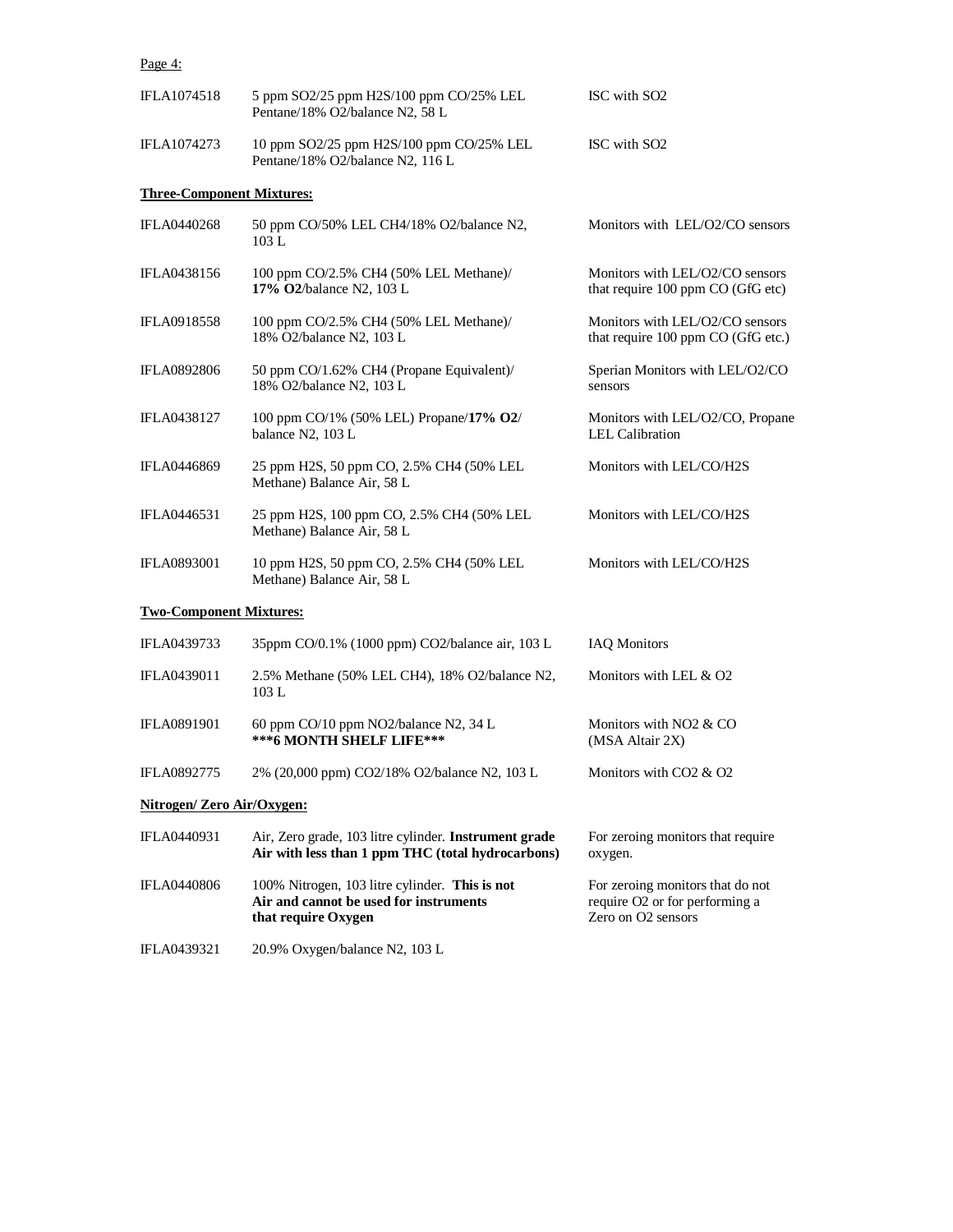## Page 5:

# **Bump Gas Cylinders/Accessories : THESE CYLINDERS ARE NOT TO BE USED FOR CALIBRATION!!!**

# **Industrial Scientific Bump-n-Go:**

| ISC18109568           | Bump Gas Cylinder, ISC, Bump-n-Go, 100 ppm CO, 75 ppm H2S,<br>15% O2, 25% LEL Methane. Up to 250 bumps per cylinder.<br>Requires Pushbutton Regulator p/n ISC18109565, Bump Test Only, 1 Year Shelf Life |
|-----------------------|----------------------------------------------------------------------------------------------------------------------------------------------------------------------------------------------------------|
| ISC18109577           | Bump Gas Cylinder, ISC, Bump-n-Go, 100 ppm CO, 75 ppm H2S,<br>15% O2, 25% LEL Methane, Cylinders. Requires Pushbutton Regulator p/n<br>ISC18109565, Bump Test Only, 1 Year Shelf Life, Package of 6.     |
| ISC18109565           | Regulator, ISC, Pushbutton, Bump-n-Go, Bump Test Cylinders only                                                                                                                                          |
| <u>ISC 11L:</u>       |                                                                                                                                                                                                          |
| ISC18105825           | 75 ppm H2S/200 ppm CO/25% LEL CH4/15% O2/balance N2, 11L Spray Bottle                                                                                                                                    |
| Honeywell/BW/Sperian: |                                                                                                                                                                                                          |
| <b>IBCGBUMP1</b>      | 40 ppm H2S/200 ppm CO/2.5% CH4, 10% O2/balance N2<br>11L Spray Bottle with balloon, 6 month shelf life                                                                                                   |
| <b>IBCGBUMPH2S</b>    | 100 ppm H2S/balance N2. 11L Spray Bottle with balloon, 6 month shelf life                                                                                                                                |
|                       | IBCGBUMPM100 100 ppm CO/balance N2. 11L Spray Bottle with balloon, 12 month shelf life                                                                                                                   |
| <b>IBCGBUMPBK</b>     | Spare balloon assembly kit with hose $(1/8$ " ID, $3/16$ " OD) and adapter                                                                                                                               |
| <u>MSA:</u>           |                                                                                                                                                                                                          |
| IMSA814350            | 60 ppm CO, 2.5% CH4, 15% O2/balance N2, 11L Spray Bottle                                                                                                                                                 |

# **Single-Component Cylinders:**

# **Ammonia (34 & 58 litre Aluminum)**

| <b>IFLA0445263</b> | 10 ppm Ammonia (NH3)/balance N2, 58 L   |
|--------------------|-----------------------------------------|
| <b>IFLA0447187</b> | 25 ppm Ammonia (NH3)/ balance N2, 58 L  |
| IFLA0431939        | 25 ppm Ammonia (NH3)/balance N2, 34 L   |
| IFLA1167217        | 50 ppm Ammonia (NH3)/balance N2, 34L    |
| IFLA0447914        | 50 ppm Ammonia (NH3)/balance N2, 58 L   |
| IFLA0893093        | 50 ppm Ammonia (NH3)/balance Air, 58 L  |
| IFLA1073752        | 100 PPM Ammonia (NH3)/balance N2, 34L   |
| <b>IFLA0444576</b> | 100 ppm Ammonia (NH3)/balance N2, 58 L  |
| <b>IFLA0444534</b> | 100 ppm Ammonia (NH3)/balance Air, 58 L |
| <b>IFLA1074515</b> | 250 ppm Ammonia (NH3)/balance Air, 58 L |
| <b>IFLA0447441</b> | 300 ppm Ammonia (NH3)/balance Air, 58 L |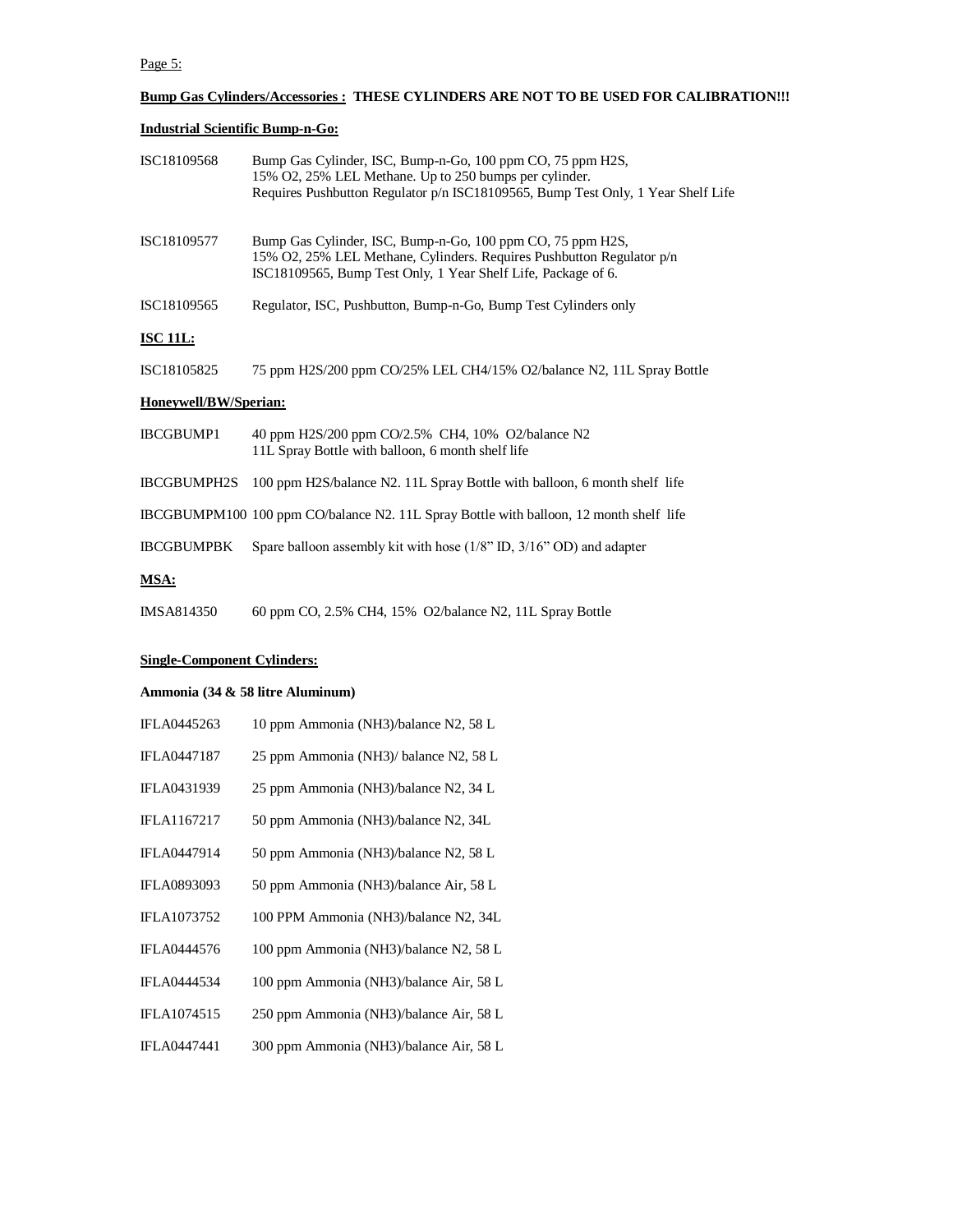## Page 6:

# **Benzene (34 Litre Aluminum)**

| IFLA0432413        | 5 ppm Benzene/balance air, 34 L aluminum              | Tiger Select/UltraRAE |
|--------------------|-------------------------------------------------------|-----------------------|
|                    | Carbon Dioxide (CO2, 103 Litre Steel)                 |                       |
| IFLA0436806        | 1000 ppm CO2/balance N2, 103 L                        |                       |
| IFLA0916742        | 2000 ppm CO2/balance air, 103 L                       |                       |
| IFLA0437240        | 5000 ppm CO2/balance air, 103 L                       | (G460 w/NDIR CO2)     |
| IFLA0437275        | 5000 ppm CO2/balance N2, 103 L                        |                       |
| <b>IFLA1074281</b> | 1% (10,000 ppm) CO2/balance air, 103 L                |                       |
| IFLA1074282        | 1% (10,000 ppm) CO2/balance N2, 103 L                 |                       |
| IFLA0892753        | 1.5% (15,000 ppm) CO2/balance N2, 103 L               |                       |
| IFLA1074283        | 2% (20,000 ppm) CO2/balance N2, 103 L                 |                       |
| IFLA0439175        | 2.5% (25,000 ppm) CO2/balance air, 103 L              |                       |
| IFLA0439637        | 3% (30,000 ppm) CO2/balance air, 103 L                |                       |
| IFLA0439790        | 4% (40,000 ppm) CO2, 20.9% O2/balance N2 (air), 103 L |                       |
| IFLA0439880        | 5% (50,000 ppm) CO2/balance air, 103 L                |                       |
| IFLA0892755        | 10% (100,000 ppm) CO2/balance N2, 103 L               |                       |
|                    | Carbon Monoxide (CO, 103 Litre Steel)                 |                       |
| IFLA0438538        | 10 ppm CO/balance air, 103 L                          |                       |
| IFLA0439583        | 25 ppm CO/balance air, 103 L                          |                       |
| IFLA0439761        | 35 ppm CO/balance air, 103 L                          |                       |
| IFLA0440390        | 50 ppm CO/balance air, 103 L                          |                       |
| IFLA0440438        | 50 ppm CO/balance N2, 103 L                           |                       |
| IFLA1074310        | 60 ppm CO/balance air, 103 L                          |                       |
| <b>IFLA0438295</b> | 100 ppm CO/balance air, 103 L                         |                       |
| IFLA0438338        | 100 ppm CO/balance N2, 103 L                          |                       |
| IFLA0892793        | 200 ppm CO/balance air, 103 L                         |                       |
| IFLA1074284        | 250 ppm CO/balance air, 103 L                         |                       |
| IFLA0914100        | 400 ppm CO/balance air, 103 L                         |                       |
| IFLA0440060        | 500 ppm CO/balance air, 103 L                         |                       |
| IFLA1072590        | 1000 ppm CO/balance air, 103 L                        |                       |
| <b>IFLA0436886</b> | 2000 ppm CO/balance N2, 103 L                         |                       |
|                    |                                                       |                       |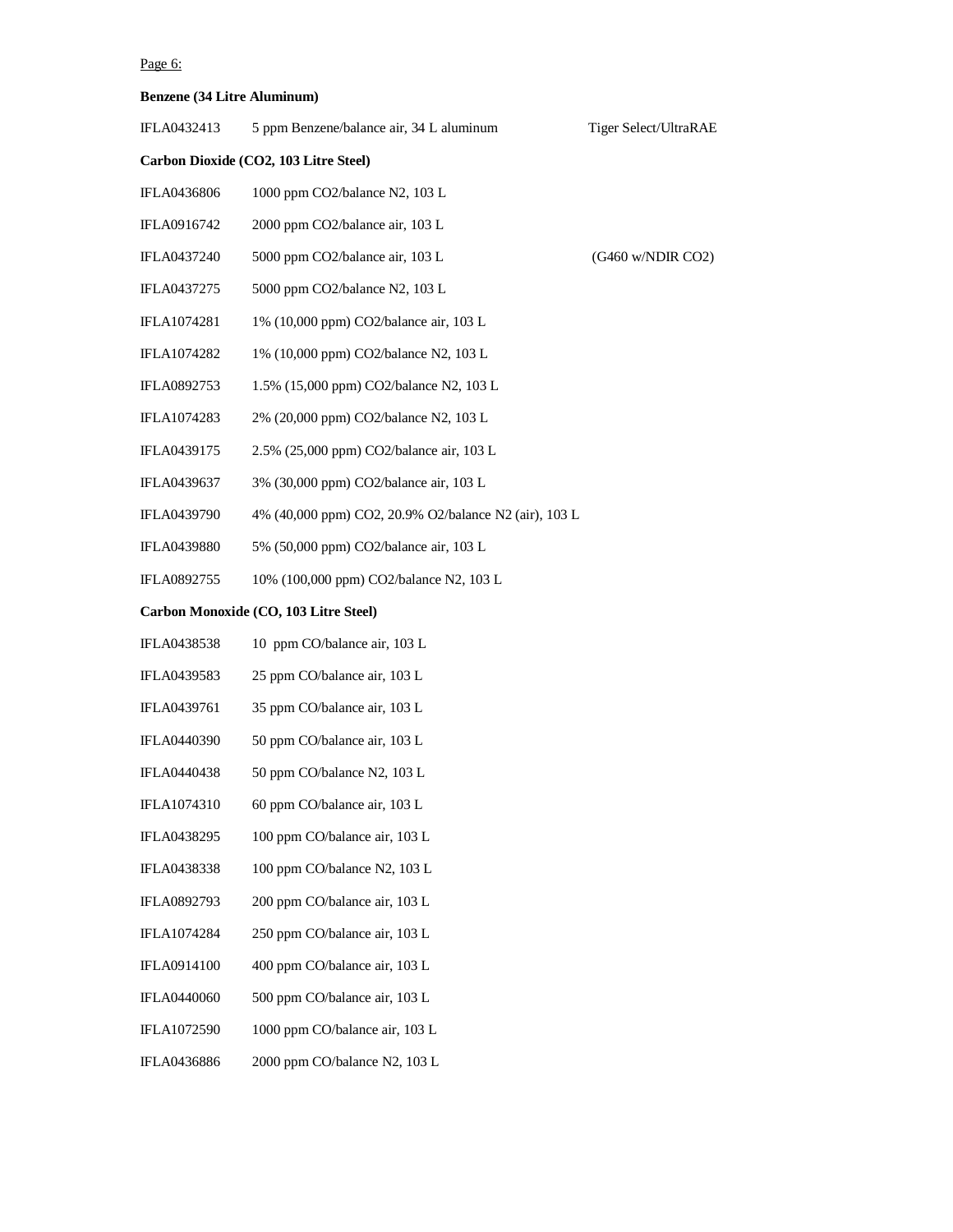#### Page 7:

#### **Chlorine (Cl2, 34 & 58 Litre Aluminum)**

- IFLA0447384 2 ppm Cl2 (chlorine)/balance N2, 58 L
- IFLA1074516 3 ppm Cl2 (chlorine)/balance N2, 58L
- IFLA0432474 5 ppm Cl2 (chlorine)/balance N2, 34 L
- IFLA0448116  $\qquad$  5 ppm Cl2 (chlorine)/balance N2, 58 L
- IFLA0430620 10 ppm Cl2 (chlorine) balance N2, 34 L
- IFLA0444757 10 ppm Cl2 (chlorine)/balance N2, 58 L
- IFLA1074517 50 ppm Cl2 (chlorine)/balance N2, 58 L

## **Ethylene Oxide (EtO, 58 Litre Aluminum)**

- IFLA0448030 5 ppm EtO (Ethylene Oxide)/balance N2, 58 L
- IFLA0444662 10 ppm EtO (Ethylene Oxide)/balance N2, 58 L

#### **Hexane (C6H14, 34L Aluminum & 103 litre Steel)**

- IFLA1075962 400 ppm Hexane/balance air, 103 L
- IFLA0432106 400 ppm Hexane/balance air, 34L Aluminum
- IFLA0436988 0.3% (3000 ppm) Hexane, 17% O2/balance N2, 103L
- IFLA0437002 0.3% (3000 ppm) Hexane/balance air, 103L

#### **Hydrogen (H2, 103 Litre Steel)**

- IFLA0440446 50 ppm Hydrogen (H2)/20.9% O2/balance N2 (air), 103 L
- IFLA0440103 500 ppm Hydrogen (H2)/balance N2, 103 L
- IFLA1314971 500 ppm Hydrogen (H2)/balance air, 103 L
- IFLA1074279 1000 ppm Hydrogen (H2)/balance air, 103 L
- IFLA0437689 25% LEL (1%Vol) Hydrogen/balance air 103 L
- IFLA0438887 50% LEL (2%Vol) Hydrogen/balance air, 103 L

#### **Hydrogen (H2, 58 Litre Aluminum)**

IFLA0914119 100 ppm Hydrogen (H2), 20.9% O2/balance N2 (air), 58 L

#### **Hydrogen Chloride (HCl, 34 & 58 Litre Aluminum)**

- IFLA0448190 5 ppm Hydrogen Chloride (HCl)/balance N2, 58 L
- IFLA1078156 10 ppm Hydrogen Chloride (HCl)/balance N2, 34 L
- IFLA0445136 10 ppm Hydrogen Chloride (HCl)/balance N2, 58 L

#### **Hydrogen Cyanide (HCN, 34 & 58 Litre Aluminum)**

- IFLA1074276 10 ppm Hydrogen Cyanide (HCN)/balance N2, 34 L
- IFLA0445231 10 ppm Hydrogen Cyanide (HCN)/balance N2, 58 L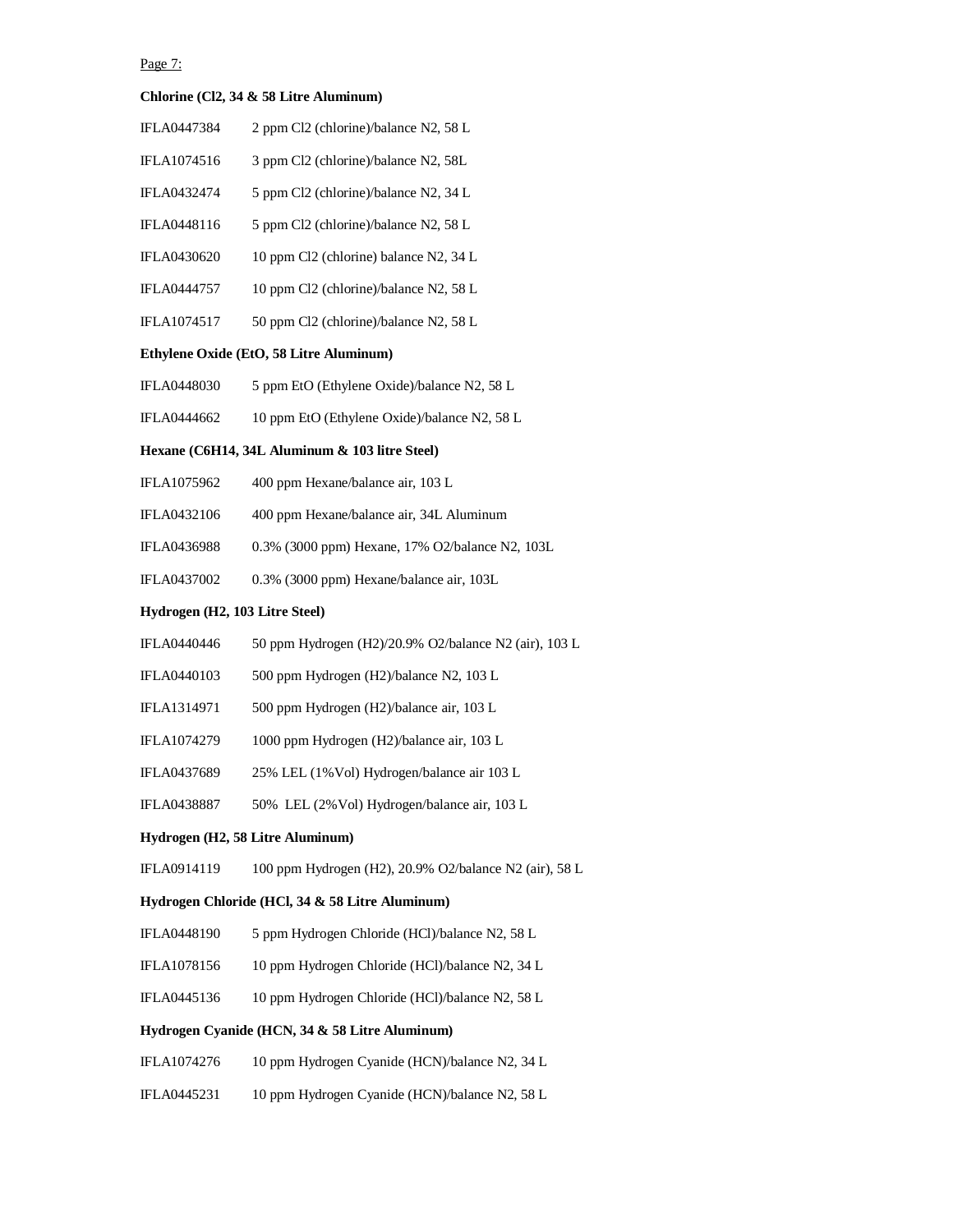# Page 8:

| Hydrogen Sulphide (H2S, 34 & 58 Litre Aluminum)                                |                                                                                                    |                                                                                         |
|--------------------------------------------------------------------------------|----------------------------------------------------------------------------------------------------|-----------------------------------------------------------------------------------------|
| IFLA1183620                                                                    | 5 ppm H2S/balance N2, 34 L                                                                         |                                                                                         |
| <b>IFLA0445064</b>                                                             | 10 ppm H2S/balance N2, 58L                                                                         |                                                                                         |
| IFLA1074514                                                                    | 20 ppm H2S/balance N2, 58 L                                                                        |                                                                                         |
| IFLA0447063                                                                    | 25 ppm H2S/balance N2, 58 L                                                                        |                                                                                         |
| IFLA0431865                                                                    | 25 ppm H2S/balance N2, 34 L                                                                        |                                                                                         |
| <b>IFLA0447590</b>                                                             | 40 ppm H2S/balance N2, 58 L                                                                        |                                                                                         |
| IFLA0447772                                                                    | 50 ppm H2S/balance N2, 58 L                                                                        |                                                                                         |
|                                                                                | Isobutylene (103 Litre Steel or 116 Litre Aluminum)                                                |                                                                                         |
| IS116ES2481                                                                    | 1 ppm Isobutylene/balance air, 116L                                                                | Monitors with ppb range PID sensors                                                     |
| IFLA0438576                                                                    | 10 ppm Isobutylene/balance air, 103 L                                                              | Monitors with ppb range PID sensors<br>(TSI QTrak Probes/ E Instruments with ppb range) |
| IFLA0438479                                                                    | 100 ppm Isobutylene/balance air, 103 L                                                             | Monitors with PID sensors                                                               |
| <b>IFLA1188745</b>                                                             | 250 ppm Isobutylene/balance air, 103 L                                                             | Monitors with PID sensors                                                               |
| IFLA1074280                                                                    | 1000 ppm Isobutylene/balance air, 103 L                                                            | Monitors with PID sensors                                                               |
|                                                                                | Methane (CH4, 103 Litre Steel or 34 Litre Aluminum)                                                |                                                                                         |
| IFLA1311444                                                                    | 0.5% Methane (CH4, 10% LEL)/balance air, 103 L                                                     |                                                                                         |
| IFLA1074513                                                                    | 1.25% Methane (CH4, 25% LEL)/balance air, 103 L                                                    |                                                                                         |
| IFLA0439138                                                                    | 2.5% Methane (CH4, 50% LEL)/balance air, 103 L                                                     |                                                                                         |
| IFLA1073387                                                                    | 5% Methane (CH4, 100% LEL)/balance air, 103 L                                                      |                                                                                         |
| IGG7802038                                                                     | 99.9% Methane, balance N2, 34 L aluminum (GfG $p/n$ )<br>for calibrating 0-100% Gas/Volume sensors |                                                                                         |
|                                                                                | Nitric Oxide (NO, 34 & 58 Litre Aluminum)                                                          |                                                                                         |
| <b>IFLA0445297</b>                                                             | 10 ppm NO (nitric oxide)/balance N2, 58 L                                                          |                                                                                         |
| IFLA1078157                                                                    | 25 ppm NO (nitric oxide)/balance N2, 34 L                                                          |                                                                                         |
| IFLA0893070                                                                    | 25 ppm NO (nitric oxide)/balance N2, 58 L                                                          |                                                                                         |
| <b>IFLA0447958</b>                                                             | 50 ppm NO (nitric oxide)/balance N2, 58 L                                                          |                                                                                         |
| Nitrogen Dioxide (NO2, 34 & 58 Litre Aluminum)***6 MONTH SHELF LIFE FOR NO2*** |                                                                                                    |                                                                                         |
| IFLA0432551                                                                    | 5 ppm NO2 (nitrogen dioxide)/balance N2, 34 L                                                      |                                                                                         |
| IFLA0914097                                                                    | 5 ppm NO2 (nitrogen dioxide)/balance Air, 34 L                                                     |                                                                                         |
| <b>IFLA0448296</b>                                                             | 5 ppm NO2 (nitrogen dioxide)/balance N2, 58 L                                                      |                                                                                         |
| <b>IFLA0448249</b>                                                             | 5 ppm NO2 (nitrogen dioxide)/balance air, 58 L                                                     |                                                                                         |
| IFLA0430976                                                                    | 10 ppm NO2 (nitrogen dioxide) balance N2, 34 L                                                     |                                                                                         |
|                                                                                |                                                                                                    |                                                                                         |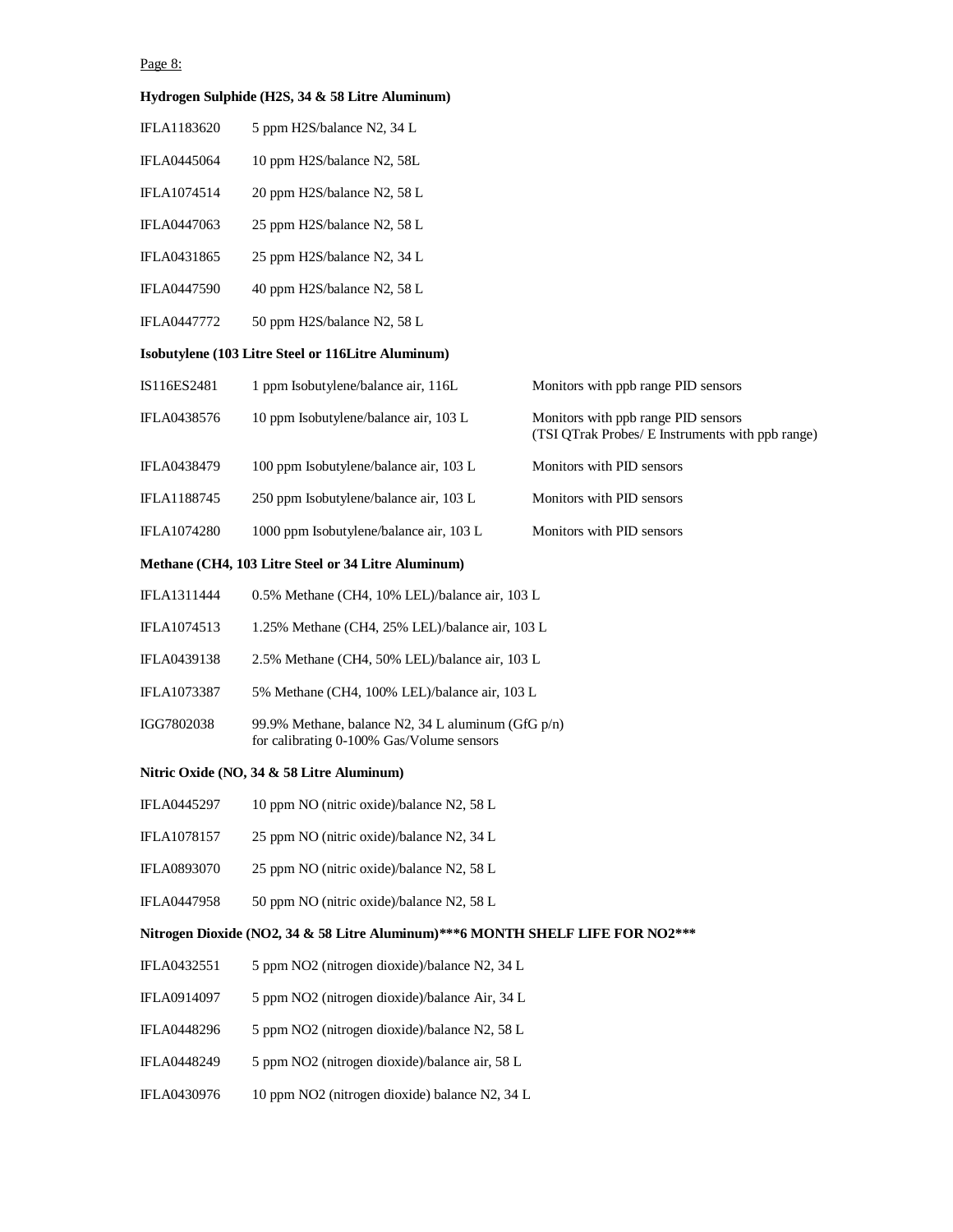#### Page 9:

| <b>IFLA0445368</b> | 10 ppm NO2 (nitrogen dioxide) balance air, 58 L |
|--------------------|-------------------------------------------------|
| <b>IFLA0445418</b> | 10 ppm NO2 (nitrogen dioxide) balance N2, 58 L  |
| <b>IFLA0447283</b> | 25 ppm NO2 (nitrogen dioxide)/balance N2, 58 L  |

#### **Oxygen (O2, 103 Litre Steel)**

| IFLA0892780 | $2\%$ Oxygen (O2)/balance N2, 103 L |  |
|-------------|-------------------------------------|--|
|             |                                     |  |

- IFLA0438718 18% Oxygen (O2)/balance N2, 103 L
- IFLA0914113 18.5% Oxygen (O2)/balance N2, 103 L
- IFLA0892772 19% Oxygen (O2)/balance N2, 103 L
- IFLA0439321 20.9% Oxygen (O2)/balance N2, 103 L
- IFLA0439485 23% Oxygen (O2)/balance N2, 103 L

#### **Pentane (103 Litre Steel)**

- IFLA0437067 0.35% (25% LEL) Pentane/balance air, 103 L
- IFLA0437433 50% LEL Pentane/balance air, 103 L

## **Phosphine (PH3, 34 & 58 Litre Aluminum)**

- IFLA1078031 1 ppm PH3 (phosphine)/balance N2, 58 L
- IFLA0448336 5 ppm PH3 (phosphine)/balance N2, 58 L
- IFLA0432585 5 ppm PH3 (phosphine) /balance N2, 34 L

#### **Propane (C3H8, 103 Litre Steel)**

- IFLA1078158 25% LEL Propane/balance air, 103 L
- IFLA0437790 50% LEL Propane/balance air, 103 L

#### **Sulphur Dioxide (SO2, 34 & 58 Litre Aluminum)**

- IFLA0448463 5 ppm SO2 (sulphur dioxide)/balance N2, 58 L
- IFLA0914099 5 ppm SO2 (sulphur dioxide)/balance N2, 34 L
- IFLA0445594 10 ppm SO2 (sulphur dioxide)/ balance **N2**, 58 L
- IFLA0445509 10 ppm SO2 (sulphur dioxide)/ balance **Air**, 58 L
- IFLA0431072 10 ppm SO2 (sulphur dioxide)/balance N2, 34 L
- IFLA0447318 25 ppm SO2 (sulphur dioxide)/ balance **N2**, 58 L
- IFLA0448008 50 ppm SO2 (sulphur dioxide)/balance N2, 58 L
- IFLA0917498 250 ppm SO2 (sulphur dioxide)/balance N2, 58 L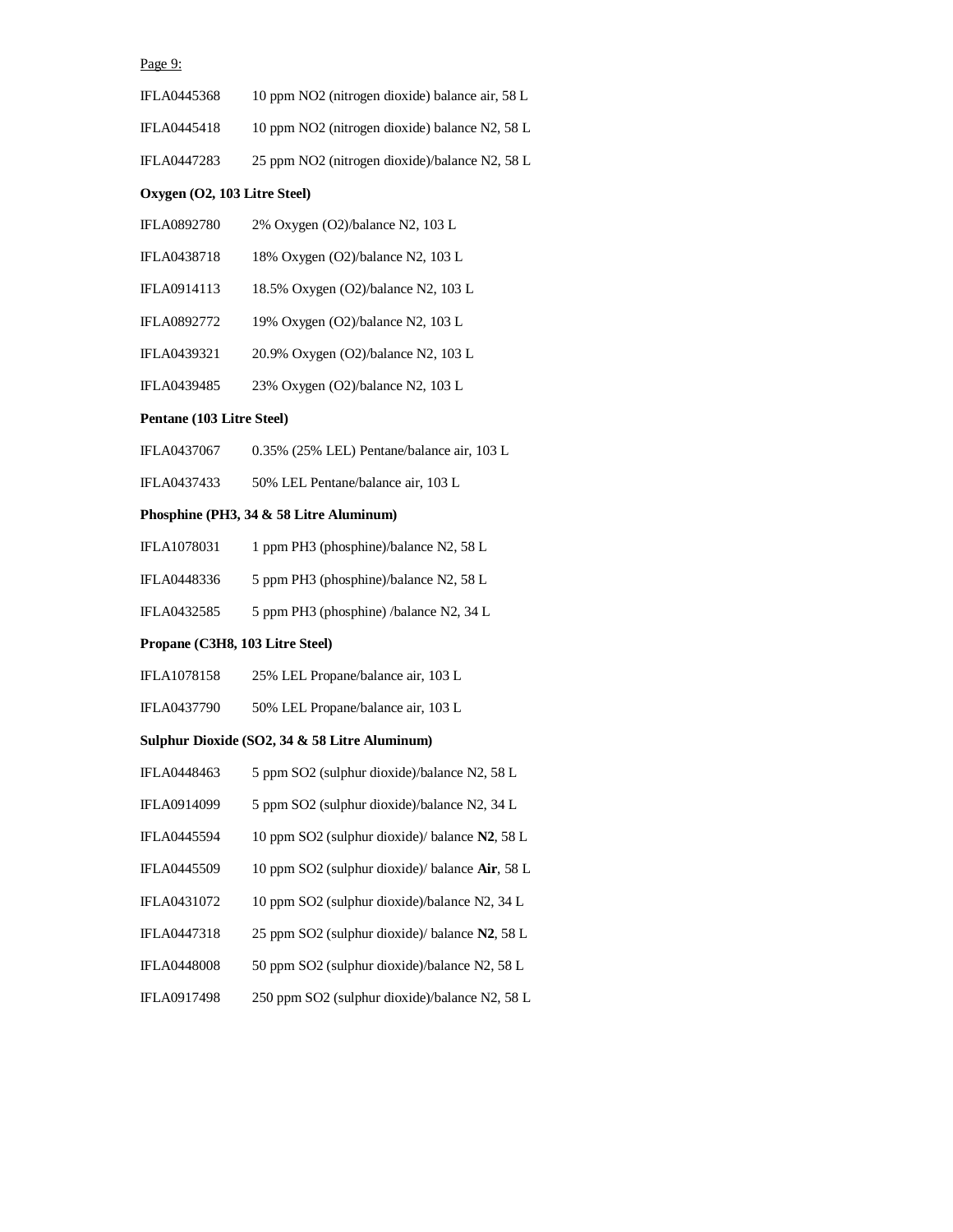# Page 10:

| 116 Litre Cylinders (Use Same Regulators as for 34/58 Aluminum and 103 Litre Steel Cylinders): |                                                                                                                                                                                      |                                                             |
|------------------------------------------------------------------------------------------------|--------------------------------------------------------------------------------------------------------------------------------------------------------------------------------------|-------------------------------------------------------------|
| IFLA1074274                                                                                    | Zero Air, 20.9% O2/balance N2, 116L                                                                                                                                                  |                                                             |
| IFLA0427576                                                                                    | 60ppm $CO/20$ ppm $H2S/15\%$ $O2/1.45\%$ CH4 (58% LEL Pentane equivalent)/<br>balance N2, 116 L Note: LEL sensor must be calibrated to 58%<br>LEL for pentane equivalent calibration | <b>MSA Standard 4-Gas Monitors</b>                          |
| IFLA0960169                                                                                    | 25 ppm H2S/100 ppm CO/2.5% CH4/18% O2/balance N2, 116 L                                                                                                                              | GfG & BW Tech Standard 4-Gas<br>Monitors & Docking Stations |
| IFLA0427559                                                                                    | 20 ppm H2S/50 ppm CO/2.5% CH4/18% O2/balance N2, 116 L                                                                                                                               |                                                             |
| IFLA0427613                                                                                    | 25 ppm H2S/100 ppm CO/25% LEL Pentane/2.5% CO2/18% O2/balance<br>N2, 116L                                                                                                            | ISC Monitors with CO2                                       |
| <b>IFLA1074275</b>                                                                             | 25 ppm H2S/100 ppm CO/25% LEL Pentane/18% O2/balance<br>N2, 116 L                                                                                                                    | ISC 4-Gas Monitors                                          |
| <b>IFLA1074273</b>                                                                             | 10 ppm SO2/25 ppm H2S/100 ppm CO/0.35% Pentane (25% LEL)/18%<br>O2/balance N2, 116L                                                                                                  | ISC Monitors with SO2                                       |
| <b>IFLA1166395</b>                                                                             | 50 ppm Ammonia (NH3)/balance N2, 116L                                                                                                                                                |                                                             |
| IFLA1074272                                                                                    | 10 ppm Cl2 (chlorine)/balance N2, 116 L                                                                                                                                              |                                                             |
| <b>IFLA1074201</b>                                                                             | 10 ppm Hydrogen Cyanide (HCN)/balance N2, 116 L                                                                                                                                      |                                                             |
| 17/34 Litre Steel Cylinders:                                                                   |                                                                                                                                                                                      |                                                             |
| <b>Carbon Dioxide</b>                                                                          |                                                                                                                                                                                      |                                                             |
| <b>IFLA0442424</b>                                                                             | 1000 ppm CO2 (carbon dioxide)/balance N2, 34 L                                                                                                                                       |                                                             |
| <b>IFLA0441428</b>                                                                             | 1000 ppm CO2 (carbon dioxide)/balance N2, 17 L                                                                                                                                       |                                                             |
| IFLA1078171                                                                                    | 5000 ppm CO2 (carbon dioxide)/balance N2, 34 L                                                                                                                                       |                                                             |
| IFLA0442735                                                                                    | 1% (10,000 ppm) CO2 (carbon dioxide)/balance N2, 34 L                                                                                                                                |                                                             |
| <b>IFLA0441966</b>                                                                             | 2.5% (25,000 ppm) CO2 (carbon dioxide)/balance N2, 17 L                                                                                                                              |                                                             |
|                                                                                                | <b>Carbon Dioxide/Carbon Monoxide Mix</b>                                                                                                                                            |                                                             |
| IFLA0443473                                                                                    | 35 ppm CO/1000 ppm CO2/balance air, 34 L                                                                                                                                             |                                                             |
| <b>Carbon Dioxide/Methane Mix</b>                                                              |                                                                                                                                                                                      |                                                             |
| IFLA0443077                                                                                    | 15% (150,000 ppm) CO2/15% Methane (CH4)/balance N2, 34 L                                                                                                                             |                                                             |
| IFLA0443529                                                                                    | 35% (350,000 ppm) CO2/50% Methane (CH4)/balance N2, 34 L                                                                                                                             |                                                             |
| <b>Carbon Monoxide</b>                                                                         |                                                                                                                                                                                      |                                                             |
| IFLA0441814                                                                                    | 10 ppm CO (carbon monoxide)/balance air, 17L                                                                                                                                         |                                                             |
| IFLA0443397                                                                                    | 20 ppm CO (carbon monoxide)/balance air, 34 L                                                                                                                                        |                                                             |
| IFLA0442057                                                                                    | 20 ppm CO (carbon monoxide)/balance air, 17 L                                                                                                                                        |                                                             |
| IFLA0442069                                                                                    | 20 ppm CO (carbon monoxide)/balance N2, 17 L                                                                                                                                         |                                                             |
| IFLA0443720                                                                                    | 50 ppm CO (carbon monoxide)/balance air, 34 L                                                                                                                                        |                                                             |
| IFLA0442275                                                                                    | 50 ppm CO (carbon monoxide)/balance air, 17 L                                                                                                                                        |                                                             |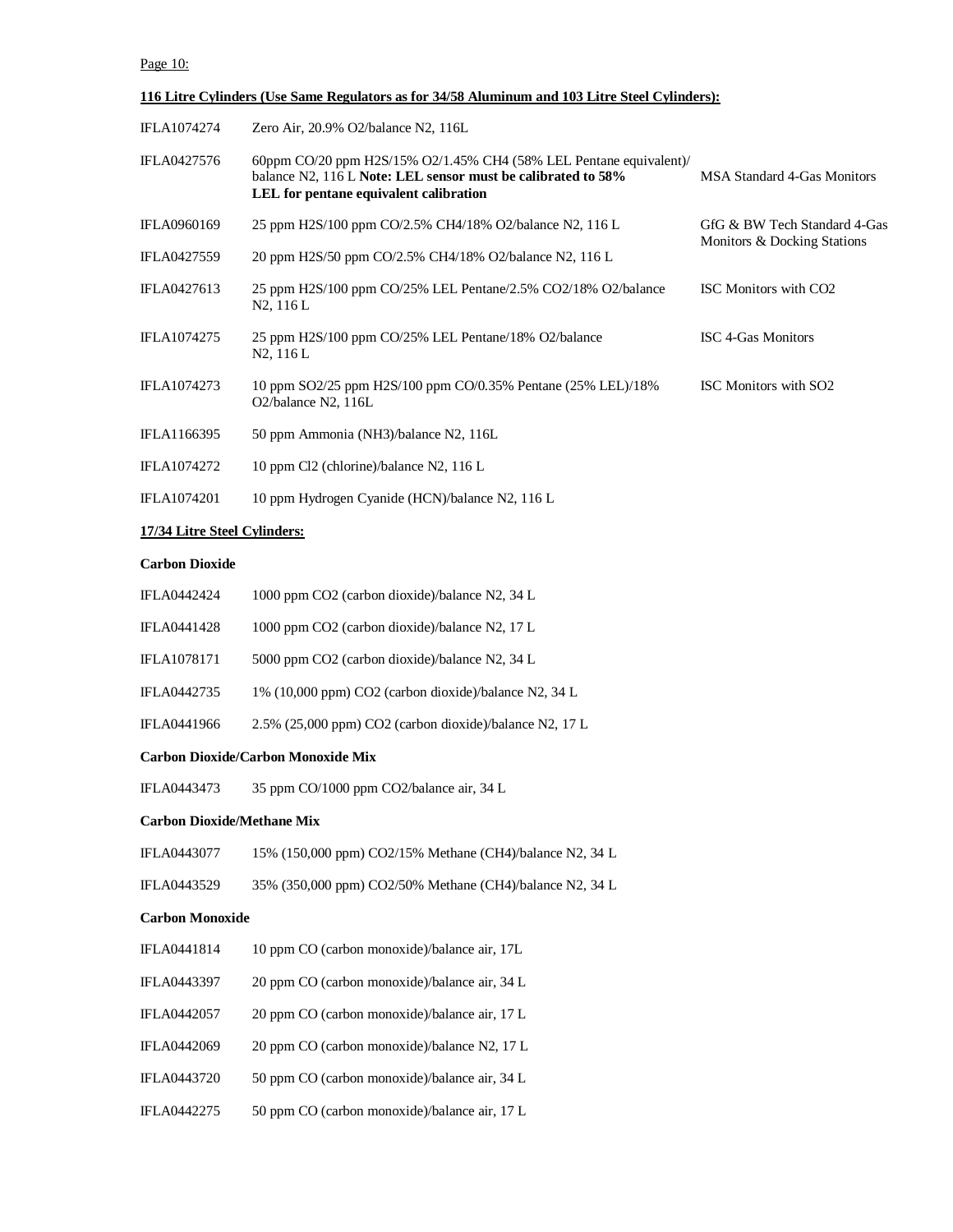| Page 11:                           |                                                                               |
|------------------------------------|-------------------------------------------------------------------------------|
| IFLA0443793                        | 60 ppm CO (carbon monoxide)/balance air, 34 L                                 |
| IFLA0442914                        | 100 ppm CO (carbon monoxide)/balance air, 34 L                                |
| <b>IFLA0441768</b>                 | 100 ppm CO (carbon monoxide)/balance air, 17 L                                |
| <b>Carbon Monoxide/Methane Mix</b> |                                                                               |
| IFLA0443634                        | 50 ppm CO/1.62% Methane (50% LEL Propane Equivalent)/19% O2/balance air, 34 L |
| IFLA0442889                        | 100 ppm CO/2.5% (50% LEL) Methane (CH4)/balance air, 34 L                     |
| IFLA0441737                        | 100 ppm CO/2.5% (50% LEL) Methane (CH4)/17% O2/balance air, 17 L              |
| Hexane                             |                                                                               |
| <b>IFLA0441500</b>                 | 0.44% Hexane/balance air, 17 L                                                |
| IFLA0442547                        | 0.48% (40% LEL) Hexane /balance air, 34 L (filled to 20L)                     |
| IFLA0441529                        | 0.48% (40% LEL) Hexane/balance air, 17 L                                      |
| Isobutylene                        |                                                                               |
| <b>IFLA0443068</b>                 | 10 ppm Isobutylene/balance air, 34 L                                          |
| IFLA0443021                        | 100 ppm Isobutylene/balance air, 34 L                                         |
| IFLA1070114                        | 5000 ppm Isobutylene/balance air, 34 L                                        |
| <b>Methane</b>                     |                                                                               |
| IFLA1077909                        | 1% Methane (20% LEL)/balance air, 34 L                                        |
| <b>IFLA0443288</b>                 | 2.5% Methane (50% LEL)/balance air, 34 L                                      |
| IFLA0441952                        | 2.5% Methane (50% LEL)/balance air, 17 L                                      |
| IFLA0443320                        | 20% Methane/balance N2, 34 L                                                  |
| <b>Methane/Oxygen Mix</b>          |                                                                               |
| IFLA1078172                        | 2.5% Methane (50% LEL)/17% O2/balance N2, 34 L                                |
| IFLA0441912                        | 2.5% Methane (50% LEL)/17% O2/balance N2, 17 L                                |
| <b>Nitrogen</b>                    |                                                                               |
| IFLA0917501                        | 100% Nitrogen (N2), 34 L                                                      |
| IFLA0442343                        | 100% Nitrogen (N2), 17 L                                                      |
| Oxygen                             |                                                                               |
| <b>IFLA0442524</b>                 | 0.4% Oxygen/balance N2, 34 L                                                  |
| <b>IFLA0443837</b>                 | 8.0% Oxygen/balance N2, 34 L                                                  |
| <b>IFLA0892899</b>                 | 18% Oxygen/balance N2, 34 L                                                   |
| IFLA0443141                        | 19% Oxygen/balance N2, 34 L                                                   |
| IFLA0443351                        | 20.9% Oxygen/balance N2, 34 L                                                 |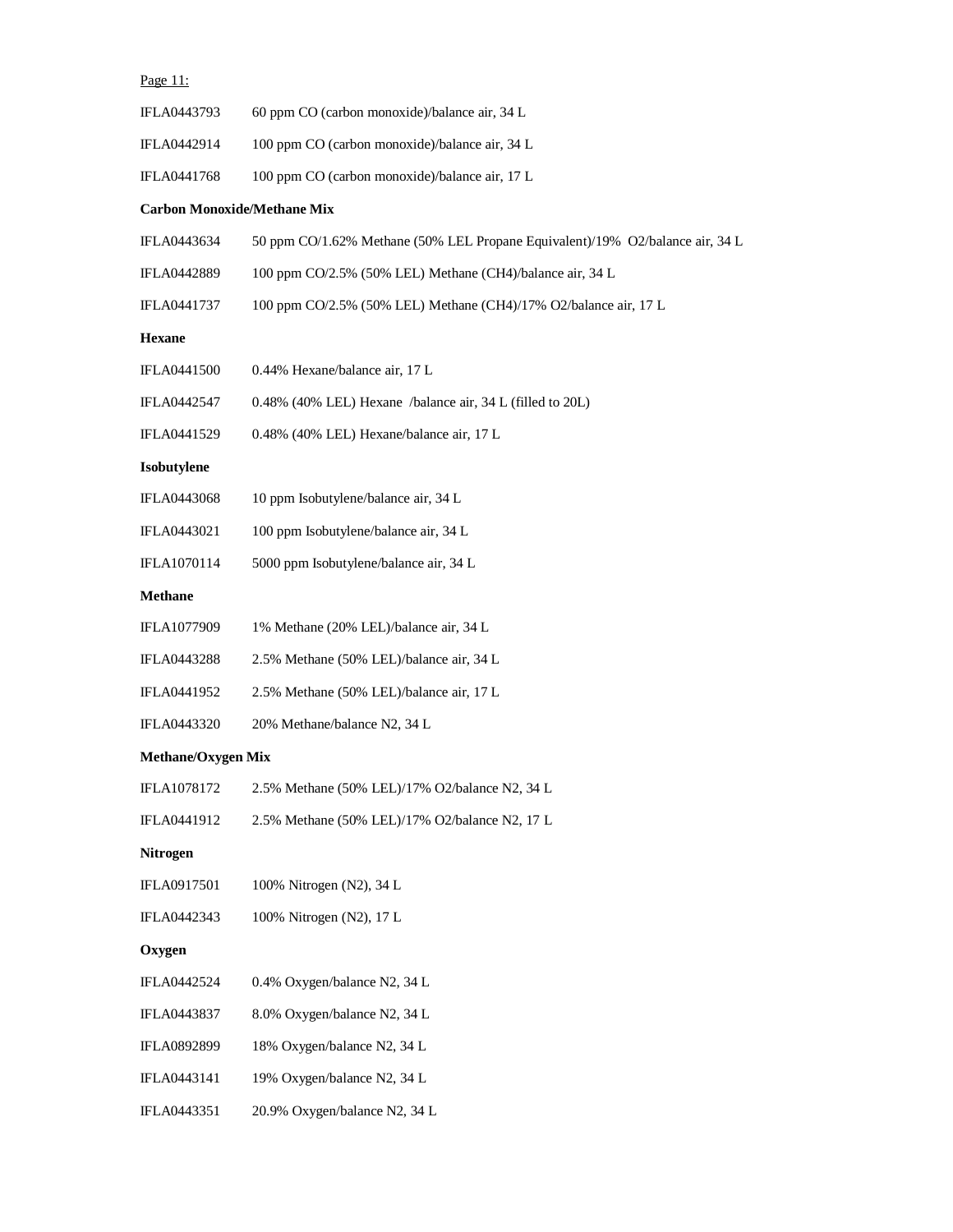| Page 12:           |                                                                                             |                                                                                               |
|--------------------|---------------------------------------------------------------------------------------------|-----------------------------------------------------------------------------------------------|
| <b>IFLA0892887</b> | 20.9% Oxygen/balance N2, 17 L                                                               |                                                                                               |
| Pentane            |                                                                                             |                                                                                               |
| <b>IFLA0442504</b> | 25% LEL (0.375%) Pentane/balance air, 34 L                                                  |                                                                                               |
| <b>IFLA0892894</b> | 50% LEL (0.75%) Pentane/balance air, 34 L                                                   |                                                                                               |
| Propane            |                                                                                             |                                                                                               |
| <b>IFLA0442774</b> | 50% LEL (1.1%) Propane/balance air, 34 L                                                    |                                                                                               |
| <b>IFLA0442701</b> | 1% Propane/balance air, 34 L                                                                |                                                                                               |
| IFLA1074512        | 0.6% Propane/balance air, 34 L                                                              |                                                                                               |
| Zero Air           |                                                                                             |                                                                                               |
| <b>IFLA0444001</b> | Zero Air (20.9% O2/balance N2), 34 L                                                        |                                                                                               |
| IFLA0442393        | Zero Air (20.9% O2/balance N2), 17 L                                                        |                                                                                               |
|                    | <b>Regulators, Carry Case, Cylinder Holders and Recycle Tools:</b>                          |                                                                                               |
| <b>IFLA0195345</b> | 0.5 LPM fixed flow regulator with contents gauge,<br>For 58 & 103 litre cylinders           | BW 4-Gas (MicroClip, Quattro)<br>GfG G450/460                                                 |
| <b>IFLA0195379</b> | 1.0 LPM fixed flow regulator with contents gauge,<br>For 58 & 103 litre cylinders           | Biosystems (Sperian)                                                                          |
| IFLA0195314        | 0.25 LPM fixed flow regulator with contents gauge<br>For 58 & 103 litre cylinders           | <b>MSA</b>                                                                                    |
| <b>IFLA0195320</b> | 0.3 LPM fixed flow regulator with contents gauge<br>For 58 & 103 litre cylinders            | Q-Trak/IAQ-Calc                                                                               |
| IFLA1300381        | Demand Flow Regulator, for 58 & 103 litre cylinders                                         | All Docking Stations & Sample Draw<br>Monitors except ISC DSX that require<br>iGas Regulators |
| <b>IFLA0195275</b> | 0.5 LPM fixed flow regulator, for 17 $\&$ 34 litre steel<br>Cylinders with outside threads  |                                                                                               |
| IFLA0195256        | 0.25 LPM fixed flow regulator, for 17 $\&$ 34 litre steel<br>Cylinders with outside threads |                                                                                               |
| IFLA0195262        | 0.3 LPM fixed flow regulator, for 17 $\&$ 34 litre steel<br>Cylinders with outside threads  |                                                                                               |
| <b>IFLA0195285</b> | 1.0 LPM fixed flow regulator, for 17 & 34 litre steel<br>Cylinders with outside threads     |                                                                                               |
| IFLA0177773        | Demand Flow Regulator, for 17 & 34 litre steel<br>Cylinders with outside threads            |                                                                                               |
| IFLA0342931        | Carry Case for calibration gas cylinders, can hold 2<br>Each 58 or 103 litre cylinders      |                                                                                               |
| IZ811500RK         | Cylinder Holder, stand alone, 58 litre aluminum & steel cylinders                           |                                                                                               |
| IZ811501RK         | Cylinder Holder, stand alone, 103 litre steel cylinders                                     |                                                                                               |
| IZ811502RK         | Cylinder Holder, stand alone, 34 litre aluminum and 17 $\&$ 34 litre steel cylinders        |                                                                                               |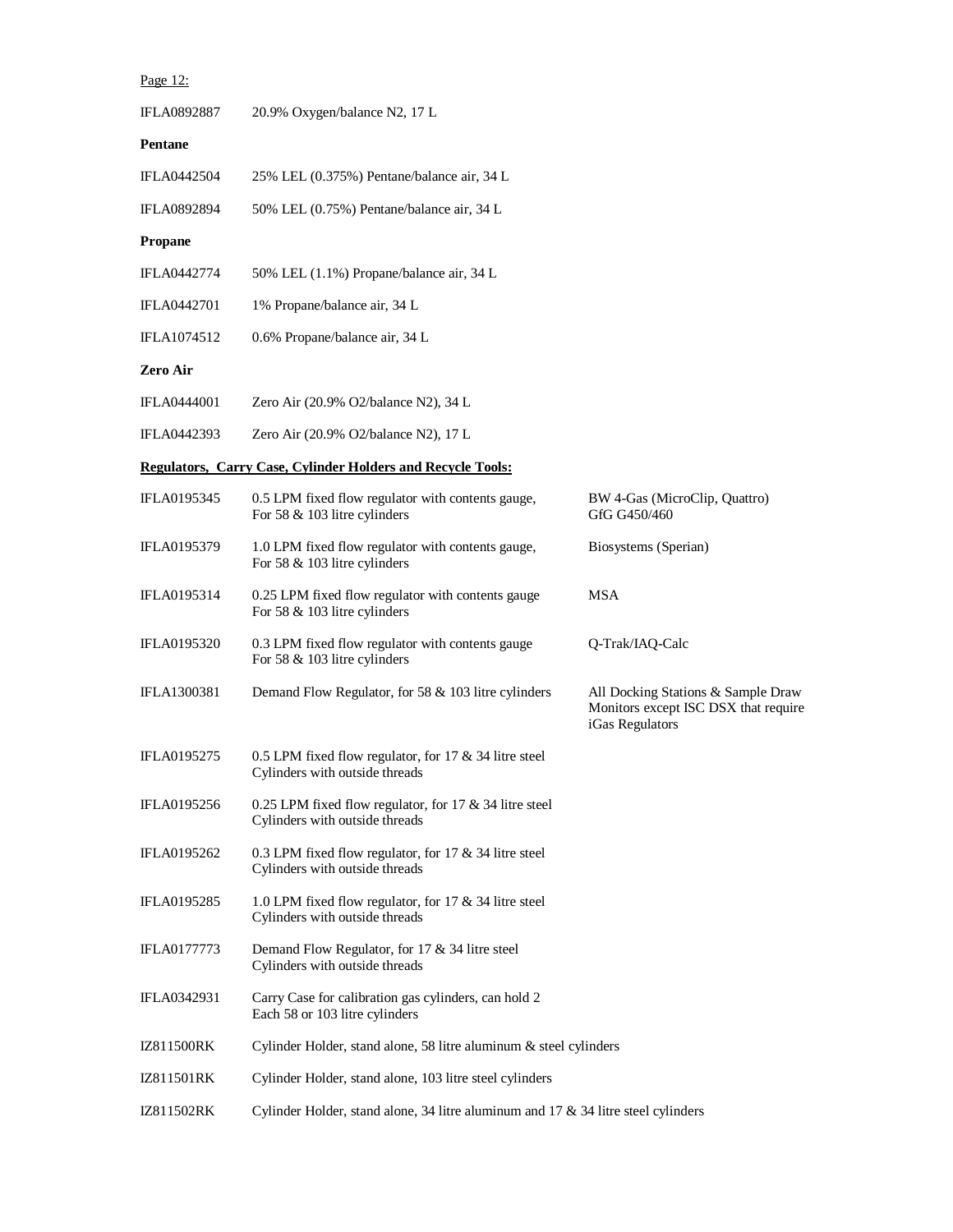# Page 13:

| <b>FXA860</b> | Cylinder Holder, wall mount, adjustable, w/cords, for 58 litre aluminum and 103 litre steel cylinders                                                                                                                                    |  |
|---------------|------------------------------------------------------------------------------------------------------------------------------------------------------------------------------------------------------------------------------------------|--|
| IFLA0407022   | Recycle tool $-$ to remove the valve from the cylinders<br>34, 58 – Aluminium cylinders $&$ 103 litre steel cylinders                                                                                                                    |  |
| IFLA0407021   | Recycle tool – same as above for 17 $\&$ 34 steel cylinders                                                                                                                                                                              |  |
|               | Industrial Scientific iGas & Standard Demand Flow Regulators for use with Docking Stations                                                                                                                                               |  |
| ISC18105841   | iGas Demand Flow Regulator for 34, 58 & 116L aluminum and 103L steel cylinders<br>w/150 psi pressure switch<br>Not required for Stand Alone Docks or Docks that are not connected to the<br>Auto Calibration Gas Replenishment Program   |  |
| ISC18109244   | iGas Demand Flow Regulator for 34, 58 & 116L aluminum and 103L steel cylinders<br>$w/250$ psi pressure switch<br>Not required for Stand Alone Docks or Docks that are not connected to the<br>Auto Calibration Gas Replenishment Program |  |
| ISC18105858   | iGas Demand Flow Regulator, 330 CGA, for 650L aluminum cylinders<br>w/200 psi pressure switch<br>Not required for Stand Alone Docks or Docks that are not connected to the<br>Auto Calibration Gas Replenishment Program                 |  |
| ISC18105833   | iGas Demand Flow Regulator for 552L cylinders, 590 CGA w/200 psi pressure switch<br>Not required for Stand Alone Docks or Docks that are not connected to the<br>Auto Calibration Gas Replenishment Program                              |  |
| ISC18106757   | iGas Demand Flow Regulator, 705 CGA w/200 psi pressure switch<br>Not required for Stand Alone Docks or Docks that are not connected to the<br>Auto Calibration Gas Replenishment Program                                                 |  |
| ISC18102509   | Demand Flow Regulator for use with Stand Alone Docks or Docks that are not<br>connected to the Auto Calibration Gas Replenishment Program. For 34, 58 & 116L<br>aluminum and 103L steel cylinders                                        |  |
| ISC18109243   | iGas Demand Flow Regulator, 600 CGA, for 34L steel cylinders<br>w/200 psi pressure switch<br>Not required for Stand Alone Docks or Docks that are not connected to the<br>Auto Calibration Gas Replenishment Program                     |  |